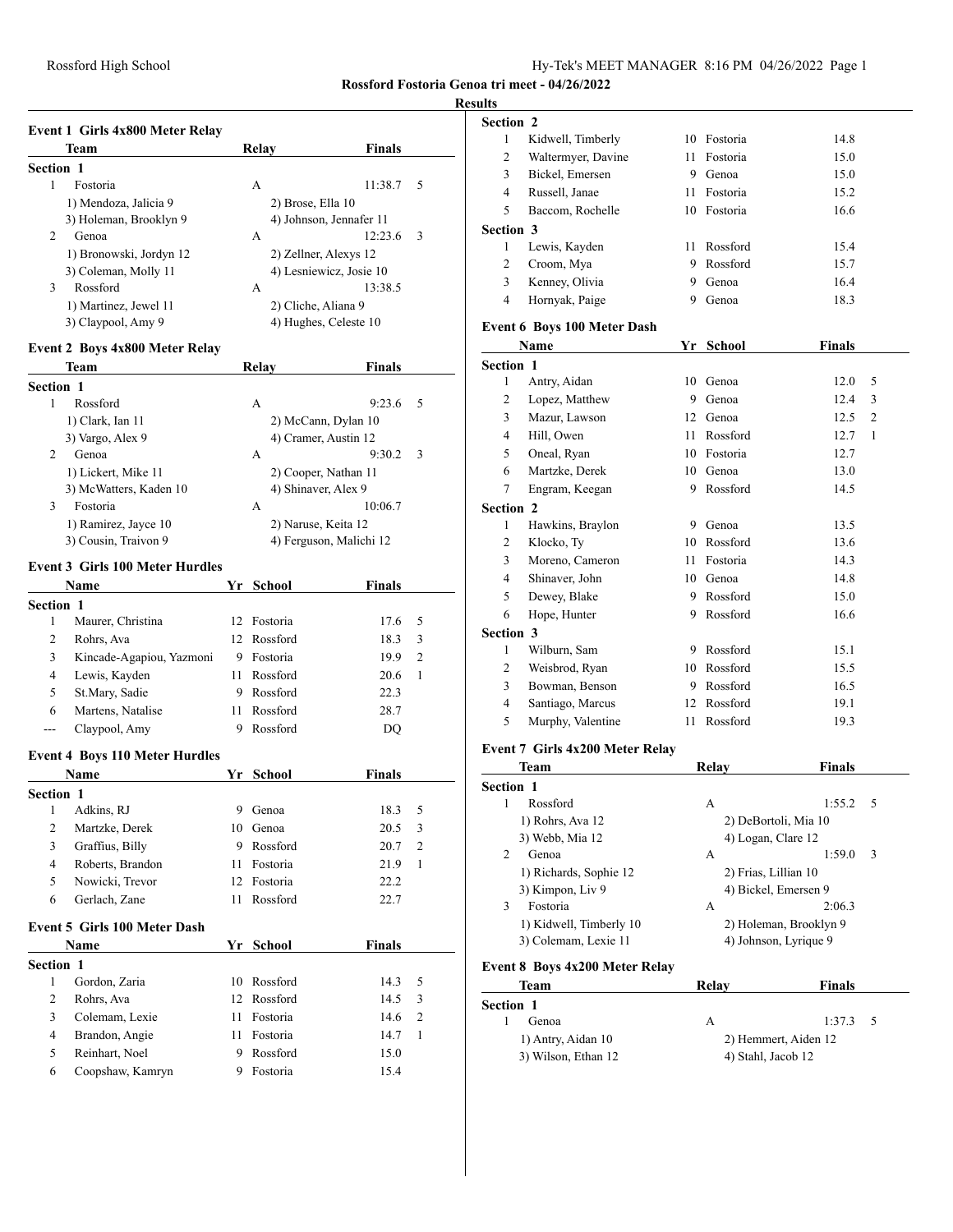|                  | Team                                     |      | Relay               | <b>Finals</b>                 |                |
|------------------|------------------------------------------|------|---------------------|-------------------------------|----------------|
| 2                | Rossford                                 |      | А                   | 1:41.0                        | 3              |
|                  | 1) Clark, Ian 11                         |      | 2) Humphrey, Jake 9 |                               |                |
|                  | 3) McCann, Dylan 10                      |      | 4) Unrein, Logan 12 |                               |                |
|                  | Fostoria                                 |      | A                   | DQ                            |                |
|                  | 1) Ferguson, Xavier 12                   |      | 2) Oneal, Ryan 10   |                               |                |
|                  | 3) Cousin, Traivon 9                     |      | 4) Miller, Gavin 10 |                               |                |
|                  | Event 9 Girls 1600 Meter Run             |      |                     |                               |                |
|                  | Name                                     |      | Yr School           | Finals                        |                |
| <b>Section 1</b> |                                          |      |                     |                               |                |
| 1                | Mendoza, Jalicia                         |      | 9 Fostoria          | 6:24.0                        | 5              |
| 2                | Brose, Ella                              |      | 10 Fostoria         | 6:26.3                        | 3              |
| 3                | Richards, Sophie                         |      | 12 Genoa            | 6:34.2                        | $\overline{c}$ |
| 4                | Bronowski, Jordyn                        |      | 12 Genoa            | 6:43.8                        | 1              |
| 5                | Lesniewicz, Josie                        |      | 10 Genoa            | 7:17.9                        |                |
| 6                | Laubenthal, Macey                        |      | 12 Rossford         | 7:31.1                        |                |
| 7                | Hughes, Celeste                          |      | 10 Rossford         | 7:34.2                        |                |
| 8                | Cliche, Aliana                           | 9    | Rossford            | 8:06.2                        |                |
| 9                | Irvin, Alexia                            |      | 12 Rossford         | 9:18.5                        |                |
|                  | Event 10 Boys 1600 Meter Run             |      |                     |                               |                |
|                  | <b>Name</b>                              |      | Yr School           | <b>Finals</b>                 |                |
| Section 1        |                                          |      |                     |                               |                |
| 1                | Shinaver, Alex                           | 9    | Genoa               | 5:20.5                        | 5              |
| 2                | Cooper, Nathan                           | 11   | Genoa               | 5:22.1                        | 3              |
| 3                | McWatters, Kaden                         |      | 10 Genoa            | 5:24.1                        | $\overline{c}$ |
| 4                | Cramer, Austin                           |      | 12 Rossford         | 5:29.1                        | 1              |
| 5                | Schutte, Emmanuel                        | 11   | Rossford            | 5:30.5                        |                |
| 6                | Schutte, Trevor                          |      | 10 Rossford         | 5:39.4                        |                |
| 7                | Odenweller, Jace                         |      | 9 Rossford          | 5:51.2                        |                |
| 8                | Schimmoeller, Luke                       | 9    | Genoa               | 5:56.0                        |                |
| 9                | Pittman, Damien                          |      | 9 Fostoria          | 6:06.8                        |                |
| 10               | Tokar, Johnny                            |      | 10 Rossford         | 6:09.1                        |                |
| 11               | Hope, Jacob                              | 11 - | Rossford            | 6:12.4                        |                |
| 12               | Smith, Dominick                          | 11 - | Genoa               | 6:19.0                        |                |
| 13               | Martin, Chase                            | 9    | Rossford            | 6:22.7                        |                |
| 14               | Grix, Josh                               | 10   | Rossford            | 6:38.6                        |                |
| 15               | Gladieux, Nicholas                       | 9    | Rossford            | 6:46.5                        |                |
|                  |                                          |      |                     |                               |                |
|                  | Event 11 Girls 4x100 Meter Relay<br>Team |      | Relay               | <b>Finals</b>                 |                |
| Section 1        |                                          |      |                     |                               |                |
| 1                | Rossford                                 |      | А                   | 55.3                          | 5              |
|                  | 1) DeBortoli, Mia 10                     |      | 2) Gordon, Zaria 10 |                               |                |
|                  | 3) Rohrs, Ava 12                         |      | 4) Webb, Mia 12     |                               |                |
| 2                | Genoa                                    |      | А                   | 58.6                          | 3              |
|                  | 1) Hubler, Brooke 11                     |      | 2) Kimpon, Liv 9    |                               |                |
|                  | 3) Bickel, Emersen 9                     |      | 4) Kenney, Olivia 9 |                               |                |
| 3                | Fostoria                                 |      | А                   | 1:04.2                        |                |
|                  | 1) Johnson, Lyrique 9                    |      |                     | 2) Kincade-Agapiou, Yazmoni 9 |                |
|                  |                                          |      |                     | 4) Maurer, Christina 12       |                |

|                       | <b>Event 12 Boys 4x100 Meter Relay</b>              |    |                                          |               |                |
|-----------------------|-----------------------------------------------------|----|------------------------------------------|---------------|----------------|
|                       | Team                                                |    | Relay                                    | <b>Finals</b> |                |
| <b>Section 1</b>      |                                                     |    |                                          |               |                |
| 1                     | Genoa                                               |    | А                                        | 47.0          | 5              |
|                       | 1) Antry, Aidan 10                                  |    | 2) Materni, Tim 12                       |               |                |
|                       | 3) Stahl, Tyler 12                                  |    | 4) Lickert, Mike 11                      |               |                |
| 2                     | Rossford                                            |    | A                                        | 49.8          | 3              |
|                       | 1) Tanicala, Jesse 10                               |    | 2) Hill, Owen 11                         |               |                |
|                       | 3) Humphrey, Jake 9                                 |    | 4) Unrein, Logan 12                      |               |                |
| 3                     | Fostoria                                            |    | A                                        | 50.0          |                |
|                       | 1) Hutchinson, Kadyden 10<br>3) Ferguson, Xavier 12 |    | 2) Miller, Gavin 10<br>4) Oneal, Ryan 10 |               |                |
|                       | <b>Event 13 Girls 400 Meter Dash</b>                |    |                                          |               |                |
|                       | Name                                                |    | Yr School                                | <b>Finals</b> |                |
| Section 1             |                                                     |    |                                          |               |                |
| 1                     | Schlatter, Raegan                                   | 9  | Genoa                                    | 1:13.6        | 5              |
| 2                     | Reinhart, Noel                                      | 9. | Rossford                                 | 1:13.7        | 3              |
| 3                     | Overton, Garyana                                    | 11 | Fostoria                                 | 1:18.9        | 2              |
| 4                     | Kincade-Agapiou, Yazmoni                            |    | 9 Fostoria                               | 1:25.0        | 1              |
| 5                     | Hornyak, Paige                                      | 9. | Genoa                                    | 1:28.5        |                |
| 6                     | Kenney, Olivia                                      | 9  | Genoa                                    | 1:32.0        |                |
|                       | <b>Event 14 Boys 400 Meter Dash</b>                 |    |                                          |               |                |
|                       | Name                                                | Yr | School                                   | <b>Finals</b> |                |
| Section 1             |                                                     |    |                                          |               |                |
| 1                     | Clark, Ian                                          | 11 | Rossford                                 | 53.8          | 5              |
| 2                     | Lickert, Mike                                       | 11 | Genoa                                    | 55.7          | 3              |
| 3                     | Ferguson, Jordan                                    |    | 10 Fostoria                              | 57.7          | 2              |
| 4                     | Lopez, Matthew                                      | 9. | Genoa                                    | 58.7          | 1              |
| 5                     | Materni, Tim                                        | 12 | Genoa                                    | 1:00.4        |                |
| 6                     | Naruse, Keita                                       | 12 | Fostoria                                 | 1:01.5        |                |
| 7                     | Stahl, Tyler                                        | 12 | Genoa                                    | 1:01.9        |                |
| <b>Section 2</b>      |                                                     |    |                                          |               |                |
| 1                     | Ramirez, Jayce                                      | 10 | Fostoria                                 | 59.8          |                |
| 2                     | Holmes, Dylan                                       |    | 10 Fostoria                              | 1:03.9        |                |
| 3                     | Lickert, Matthew                                    |    | 10 Genoa                                 | 1:06.1        |                |
| 4                     | Hawkins, Braylon                                    |    | 9 Genoa                                  | 1:06.9        |                |
| 5                     | Dewey, Blake                                        | 9  | Rossford                                 | 1:09.3        |                |
| 6                     | Arndt, Marcus                                       | 11 | Rossford                                 | 1:18.0        |                |
|                       | <b>Event 15 Girls 300 Meter Hurdles</b>             |    |                                          |               |                |
|                       | Name                                                |    | Yr School                                | Finals        |                |
| <b>Section 1</b>      |                                                     |    |                                          |               |                |
| 1                     | Martens, Natalise                                   | 11 | Rossford                                 | 56.1          | 5              |
| 2                     | Kimpon, Liv                                         | 9  | Genoa                                    | 57.4          | 3              |
| 3                     | Overton, Garyana                                    | 11 | Fostoria                                 | 58.8          | 2              |
| $\overline{4}$        | St.Mary, Sadie                                      | 9  | Rossford                                 | 1:06.6        | 1              |
|                       | <b>Event 16 Boys 300 Meter Hurdles</b><br>Name      | Yr | <b>School</b>                            |               |                |
|                       |                                                     |    |                                          | Finals        |                |
| <b>Section 1</b><br>1 | Cooper, Nathan                                      | 11 | Genoa                                    | 46.3          | 5              |
| 2                     | Teet, Austin                                        |    | 10 Genoa                                 | 46.9          | 3              |
|                       |                                                     |    |                                          |               | $\overline{c}$ |
| 3<br>$\overline{4}$   | Ferguson, Malichi                                   |    | 12 Fostoria                              | 47.2          | 1              |
|                       | Martzke, Derek                                      |    | 10 Genoa                                 | 49.7          |                |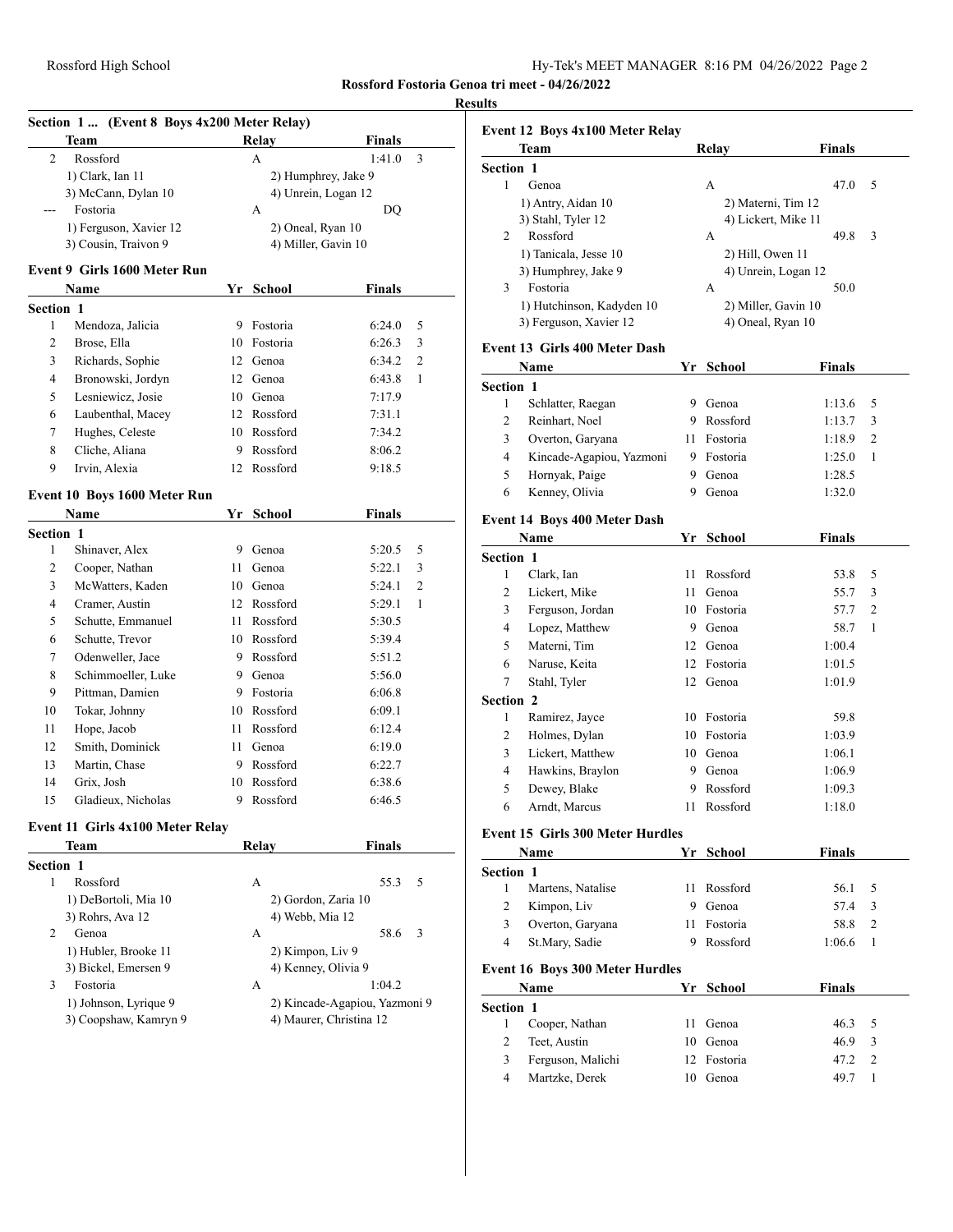# **Resu**

| Section 1 (Event 16 Boys 300 Meter Hurdles) |                                      |                 |             |                  |        |  |  |  |
|---------------------------------------------|--------------------------------------|-----------------|-------------|------------------|--------|--|--|--|
|                                             | Name                                 |                 | Yr School   | <b>Finals</b>    |        |  |  |  |
| 5                                           | Humphrey, Jake                       |                 | 9 Rossford  | 52.6             |        |  |  |  |
| <b>Section 2</b>                            |                                      |                 |             |                  |        |  |  |  |
| 1                                           | Roberts, Brandon                     | 11              | Fostoria    | 54.5             |        |  |  |  |
| 2                                           | Nowicki, Trevor                      |                 | 12 Fostoria | 55.6             |        |  |  |  |
| 3                                           | Odenweller, Jace                     |                 | 9 Rossford  | 56.9             |        |  |  |  |
| $\overline{4}$                              | Graffius, Billy                      |                 | 9 Rossford  | 58.1             |        |  |  |  |
| 5                                           | Lashuay, Ethan                       |                 | 10 Rossford | 58.9             |        |  |  |  |
| 6                                           | Gerlach, Zane                        | 11              | Rossford    | 59.7             |        |  |  |  |
|                                             | Event 17 Girls 800 Meter Run         |                 |             |                  |        |  |  |  |
|                                             | Name                                 |                 | Yr School   | Finals           |        |  |  |  |
| <b>Section 1</b>                            |                                      |                 |             |                  |        |  |  |  |
| 1                                           | Logan, Clare                         | 12              | Rossford    | 2:45.0           | 5      |  |  |  |
| 2                                           | Richards, Sophie                     | 12              | Genoa       | 2:53.1           | 3      |  |  |  |
| 3                                           | Holeman, Brooklyn                    |                 | 9 Fostoria  | 2:57.4           | 2      |  |  |  |
| $\overline{4}$                              | Brose, Ella                          |                 | 10 Fostoria | 3:03.7           | 1      |  |  |  |
| 5                                           | Zellner, Alexys                      | 12              | Genoa       | 3:12.3           |        |  |  |  |
| 6                                           | Lesniewicz, Josie                    | 10              | Genoa       | 3:22.3           |        |  |  |  |
| 7                                           | Hughes, Celeste                      |                 | 10 Rossford | 3:27.4           |        |  |  |  |
| 8                                           | Laubenthal, Macey                    |                 | 12 Rossford | 3:39.6           |        |  |  |  |
|                                             |                                      |                 |             |                  |        |  |  |  |
|                                             | Event 18 Boys 800 Meter Run          |                 |             |                  |        |  |  |  |
|                                             | <b>Name</b>                          |                 | Yr School   | <b>Finals</b>    |        |  |  |  |
| <b>Section 1</b>                            |                                      |                 | 10 Rossford |                  |        |  |  |  |
| 1<br>$\overline{2}$                         | McCann, Dylan<br>Naruse, Keita       | 12 <sup>7</sup> | Fostoria    | 2:21.6           | 5      |  |  |  |
| 3                                           | Schimmoeller, Luke                   |                 | 9 Genoa     | 2:29.8<br>2:31.1 | 3<br>2 |  |  |  |
| 4                                           | Cousin, Traivon                      |                 | 9 Fostoria  | 2:31.6           | 1      |  |  |  |
| 5                                           | Schutte, Trevor                      |                 | 10 Rossford | 2:32.4           |        |  |  |  |
| 6                                           | Shinaver, Alex                       | 9               | Genoa       | 2:33.1           |        |  |  |  |
| 7                                           | Jordan, Kirk                         | 9               | Fostoria    | 2:37.1           |        |  |  |  |
| 8                                           | Smith, Dominick                      | 11              | Genoa       | 2:44.0           |        |  |  |  |
| 9                                           | Adkins, RJ                           | 9               | Genoa       | 2:49.8           |        |  |  |  |
| 10                                          | Hope, Jacob                          | 11              | Rossford    | 2:51.5           |        |  |  |  |
| 11                                          | Grix. Josh                           |                 | 10 Rossford | 2:55.1           |        |  |  |  |
| 12                                          | Martin, Chase                        | 9               | Rossford    | 2:59.9           |        |  |  |  |
|                                             |                                      |                 |             |                  |        |  |  |  |
|                                             | <b>Event 19 Girls 200 Meter Dash</b> |                 |             |                  |        |  |  |  |
|                                             | <b>Name</b>                          |                 | Yr School   | Finals           |        |  |  |  |
| <b>Section 1</b>                            |                                      |                 |             |                  |        |  |  |  |
| 1                                           | Webb, Mia                            | 12              | Rossford    | 29.0             | 5      |  |  |  |
| 2                                           | Johnson, Lyrique                     | 9.              | Fostoria    | 30.3             | 3      |  |  |  |
| 3                                           | Kimpon, Liv                          | 9.              | Genoa       | 31.1             |        |  |  |  |
| $\overline{4}$                              | Bickel, Emersen                      | 9               | Genoa       | 32.8             |        |  |  |  |
| <b>Section 2</b>                            |                                      |                 |             |                  |        |  |  |  |
| 1                                           | Reinhart, Noel                       |                 | 9 Rossford  | 30.7             | 2      |  |  |  |
| 2                                           | Waltermyer, Davine                   | 11              | Fostoria    | 31.0             | 1      |  |  |  |
| 3                                           | Kidwell, Timberly                    |                 | 10 Fostoria | 33.5             |        |  |  |  |
| $\overline{4}$<br>5                         | Kenney, Olivia                       | 9               | 9 Genoa     | 36.1             |        |  |  |  |
|                                             | Hornyak, Paige                       |                 | Genoa       | 38.0             |        |  |  |  |
|                                             | Event 20 Boys 200 Meter Dash         |                 |             |                  |        |  |  |  |
|                                             | Name                                 |                 | Yr School   | <b>Finals</b>    |        |  |  |  |
| Section 1                                   |                                      |                 |             |                  |        |  |  |  |
| 1                                           | Wilson, Ethan                        | 12              | Genoa       | 23.3             | 5      |  |  |  |
|                                             |                                      |                 |             |                  |        |  |  |  |

| 2                | Hemmert, Aiden                      |    | 12 Genoa              | 24.0                    | 3              |
|------------------|-------------------------------------|----|-----------------------|-------------------------|----------------|
| 3                | Antry, Aidan                        | 10 | Genoa                 | 24.3                    | $\overline{2}$ |
| 4                | Lopez, Matthew                      |    | 9 Genoa               | 24.4                    | 1              |
| 5                | Stahl, Jacob                        |    | 12 Genoa              | 24.5                    |                |
| 6                | Oneal, Ryan                         |    | 10 Fostoria           | 25.9                    |                |
| <b>Section 2</b> |                                     |    |                       |                         |                |
| 1                | Mazur, Lawson                       | 12 | Genoa                 | 25.2                    |                |
| 2                | Martzke, Derek                      | 10 | Genoa                 | 25.7                    |                |
| 3                | Tanicala, Jesse                     | 10 | Rossford              | 26.8                    |                |
| 4                | Adkins, RJ                          | 9  | Genoa                 | 27.7                    |                |
| 5                | Hawkins, Braylon                    | 9  | Genoa                 | 28.0                    |                |
| <b>Section 3</b> |                                     |    |                       |                         |                |
| 1                | Lickert, Matthew                    |    | 10 Genoa              | 27.9                    |                |
| $\overline{c}$   | Roberts, Brandon                    | 11 | Fostoria              | 28.1                    |                |
| 3                | Moreno, Cameron                     | 11 | Fostoria              | 28.3                    |                |
| 4                | Arndt, Marcus                       | 11 | Rossford              | 36.8                    |                |
| 5                | Murphy, Valentine                   | 11 | Rossford              | 39.9                    |                |
|                  |                                     |    |                       |                         |                |
|                  | Event 21 Girls 3200 Meter Run       |    |                       |                         |                |
|                  | Name                                |    | Yr School             | <b>Finals</b>           |                |
| <b>Section 1</b> |                                     |    |                       |                         |                |
| 1                | Coleman, Molly                      | 11 | Genoa                 | 14:52.3                 | 5              |
|                  | <b>Event 22 Boys 3200 Meter Run</b> |    |                       |                         |                |
|                  | Name                                |    | Yr School             | <b>Finals</b>           |                |
| Section 1        |                                     |    |                       |                         |                |
| 1                | McWatters, Kaden                    | 10 | Genoa                 | 11:38.3                 | 5              |
|                  |                                     |    |                       |                         |                |
| 2                | Schutte, Emmanuel                   | 11 | Rossford              | 12:01.0                 | 3              |
| 3                | Gladieux, Nicholas                  | 9  | Rossford              | 14:38.2                 | 2              |
|                  |                                     |    |                       |                         |                |
|                  | Event 23 Girls 4x400 Meter Relay    |    |                       |                         |                |
|                  | Team                                |    | Relay                 | Finals                  |                |
| <b>Section 1</b> |                                     |    |                       |                         |                |
| 1                | Rossford                            |    | А                     | 4:43.8                  | 5              |
|                  | 1) DeBortoli, Mia 10                |    |                       | 2) Martens, Natalise 11 |                |
|                  | 3) Croom, Mya 9                     |    | 4) Webb, Mia 12       |                         |                |
| 2                | Fostoria                            |    | A                     | 4:47.1                  | 3              |
|                  | 1) Holeman, Brooklyn 9              |    |                       | 2) Maurer, Christina 12 |                |
|                  | 3) Overton, Garyana 11              |    |                       | 4) Johnson, Jennafer 11 |                |
|                  | 3 Genoa                             |    |                       | 5:04.6                  |                |
|                  | 1) Richards, Sophie 12              |    | 2) Zellner, Alexys 12 |                         |                |
|                  | 3) Schlatter, Raegan 9              |    |                       | 4) Bronowski, Jordyn 12 |                |
| 4                | Genoa                               |    | B                     | x6:44.4                 |                |
|                  | 1) Partin, Nikki 11                 |    | 2) Stahl, Kaylyn 9    |                         |                |
|                  | 3) Crabtree, Amanda 9               |    | 4) Lewis, Paige 10    |                         |                |
|                  | Event 24 Boys 4x400 Meter Relay     |    |                       |                         |                |
|                  | Team                                |    | Relay                 | <b>Finals</b>           |                |
| <b>Section 1</b> |                                     |    |                       |                         |                |
| 1                | Genoa                               |    | A                     | 3:51.6                  | 5              |
|                  | 1) Lopez, Matthew 9                 |    | 2) Stahl, Jacob 12    |                         |                |
|                  | 3) Lickert, Mike 11                 |    | 4) Materni, Tim 12    |                         |                |
| 2                | Rossford                            |    | A                     | 4:00.4                  | 3              |
|                  | 1) McCann, Dylan 10                 |    | 2) Clark, Ian 11      |                         |                |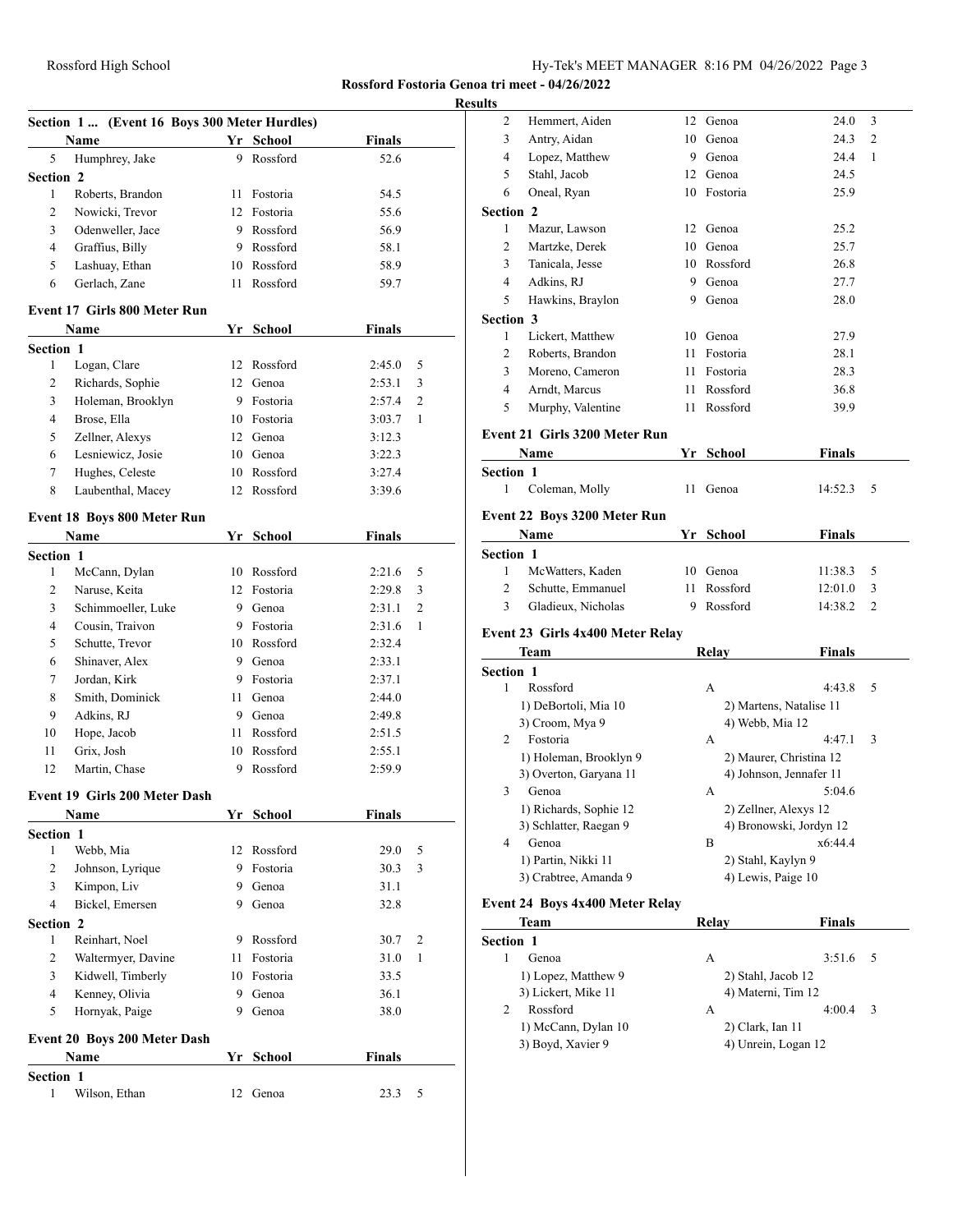# **Results**

| Section 1  (Event 24 Boys 4x400 Meter Relay) |                                           |      |                    |                         |              |
|----------------------------------------------|-------------------------------------------|------|--------------------|-------------------------|--------------|
|                                              | Team                                      |      | <b>Relay</b>       | Finals                  |              |
| 3                                            | Fostoria                                  |      | A                  | 4:02.7                  |              |
|                                              | 1) Ferguson, Jordan 10                    |      |                    | 2) Miller, Gavin 10     |              |
|                                              | 3) Ramirez, Jayce 10                      |      |                    | 4) Ferguson, Malichi 12 |              |
| 4                                            | Genoa                                     |      | B                  | x4:05.0                 |              |
|                                              | 1) Stahl, Tyler 12                        |      |                    | 2) Mazur, Lawson 12     |              |
|                                              | 3) Lickert, Matthew 10                    |      |                    | 4) Cooper, Nathan 11    |              |
| 5                                            | Rossford                                  |      | B                  | x4:08.0                 |              |
|                                              | 1) Vargo, Alex 9<br>3) Odenweller, Jace 9 |      | 2) Martin, Chase 9 | 4) Tanicala, Jesse 10   |              |
| 6                                            | Genoa                                     |      | C                  | x6:00.0                 |              |
|                                              | 1) Gittus, Caleb 10                       |      | 2) Posey, Drew 11  |                         |              |
|                                              | 3) Shinaver, John 10                      |      | 4) Shay, Luke 10   |                         |              |
|                                              | <b>Event 25 Girls Discus Throw</b>        |      |                    |                         |              |
|                                              | Name                                      |      | Yr School          | Finals                  |              |
| Flight 1                                     |                                           |      |                    |                         |              |
| 1                                            | Stahl, Kaylyn                             | 9    | Genoa              | 72-01                   |              |
| 2                                            | Spears, Alex                              |      | 10 Rossford        | 63-04                   |              |
| 3                                            | Crabtree, Amanda                          |      | 9 Genoa            | 61-03                   |              |
| $\overline{4}$                               | Sommers, Anna                             |      | 10 Genoa           | 51-10                   |              |
| 5                                            | Hughes, Daisy                             |      | 9 Fostoria         | 49-08                   |              |
| Flight 2                                     |                                           |      |                    |                         |              |
| 1                                            | Lewis, Paige                              |      | 10 Genoa           | 95-05                   | 5            |
| 2                                            | Williams, Karma                           |      | 10 Fostoria        | 92-00                   | 3            |
| 3                                            | Bradfield, Hannah                         |      | 12 Genoa           | 88-00                   | 2            |
| 4                                            | Partin, Nikki                             | 11 - | Genoa              | 86-04                   | 1            |
| 5                                            | Bishop, Adori                             |      | 9 Fostoria         | 72-06                   |              |
| 6                                            | Johnson, Mckinizie                        | 11 - | Fostoria           | 68-00                   |              |
| 7                                            | Shinavar, Sophia                          | 9.   | Rossford           | 62-06                   |              |
| 8                                            | Pollauf, Ashley                           | 11   | Genoa              | 60-04                   |              |
|                                              | <b>Event 26 Boys Discus Throw</b>         |      |                    |                         |              |
|                                              | Name                                      |      | Yr School          | <b>Finals</b>           |              |
| Flight 1                                     |                                           |      |                    |                         |              |
| 1                                            | Shay, Luke                                |      | 10 Genoa           | 85-03                   |              |
| 2                                            | Flores, Binicio                           | 11.  | Fostoria           | 81-00                   |              |
| 3                                            | Dewey, Blake                              |      | 9 Rossford         | 77-07                   |              |
| 4                                            | Kirby, Trenton                            | 9.   | Fostoria           | 76-04                   |              |
| 5                                            | Klocko, Ty                                |      | 10 Rossford        | 68-00                   |              |
| 6                                            | Shaver, Drew                              | 11   | Fostoria           | 66-05                   |              |
| 7                                            | Slaughter, Ashon                          | 10   | Fostoria           | 65-09                   |              |
| 8                                            | Hope, Hunter                              | 9    | Rossford           | 63-10                   |              |
| 9                                            | Bowman, Benson                            | 9.   | Rossford           | 63-03                   |              |
| 10                                           | Weisbrod, Ryan                            | 10   | Rossford           | 57-07                   |              |
| 11                                           | Santiago, Marcus                          | 12   | Rossford           | 50-03                   |              |
| Flight 2                                     |                                           |      |                    |                         |              |
| 1                                            | Gittus, Caleb                             |      | 10 Genoa           | 110-04                  | 5            |
| $\mathbf{2}$                                 | Agapiou, Trace                            | 11   | Fostoria           | 108-00                  | 3            |
| 3                                            | McCallister, Trey                         | 11   | Fostoria           | 106-06                  | $\mathbf{2}$ |
| 4                                            | Hill, Owen                                | 11   | Rossford           | $100 - 03$              | 1            |
| 5                                            | Wilburn, Sam                              |      | 9 Rossford         | 91-08                   |              |
| 6                                            | Posey, Drew                               | 11   | Genoa              | 86-03                   |              |
| 7                                            | Seaburn, Keegan                           | 10   | Fostoria           | 80-04                   |              |
| 8<br>9                                       | Ritter, Drake<br>Shinaver, John           | 11   | Fostoria           | 79-09                   |              |
|                                              |                                           | 10   | Genoa              | 74-00                   |              |

| 10                              | Bonney, Jaiden                  | 11   | Fostoria      | 67-01         |                |  |
|---------------------------------|---------------------------------|------|---------------|---------------|----------------|--|
|                                 |                                 |      |               |               |                |  |
| <b>Event 27 Girls High Jump</b> |                                 |      |               |               |                |  |
|                                 | Name                            |      | Yr School     | Finals        |                |  |
| Flight 1                        |                                 |      |               |               |                |  |
| 1                               | Frias, Lillian                  | 10   | Genoa         | 5-00.00       | 5              |  |
| 2                               | Overton, Garyana                | 11   | Fostoria      | 4-06.00       | 2.5            |  |
| 2                               | DeBortoli, Mia                  | 10   | Rossford      | 4-06.00       | 2.5            |  |
|                                 |                                 |      |               |               |                |  |
|                                 | <b>Event 28 Boys High Jump</b>  |      |               |               |                |  |
|                                 | Name                            | Yr   | <b>School</b> | <b>Finals</b> |                |  |
| Flight 1                        |                                 |      |               |               |                |  |
| 1                               | Hemmert, Aiden                  | 12   | Genoa         | 5-06.00       | 5              |  |
| 2                               | Wilson, Ethan                   |      | 12 Genoa      | J5-06.00      | 3              |  |
| 3                               | Boyd, Xavier                    | 9    | Rossford      | 5-04.00       | $\overline{c}$ |  |
| 4                               | Ferguson, Jordan                |      | 10 Fostoria   | J5-04.00      | $\mathbf{1}$   |  |
| 5                               | Teet, Austin                    |      | 10 Genoa      | 5-02.00       |                |  |
| 5                               | Miller, Gavin                   |      | 10 Fostoria   | $5-02.00$     |                |  |
| 7                               | Graffius, Billy                 | 9    | Rossford      | 5-00.00       |                |  |
| $-$ --                          | Humphrey, Jake                  | 9.   | Rossford      | ΝH            |                |  |
| ---                             | Holmes, Dylan                   | 10   | Fostoria      | ΝH            |                |  |
| ---                             | Unrein, Logan                   | 12   | Rossford      | NH            |                |  |
|                                 | <b>Event 29 Girls Long Jump</b> |      |               |               |                |  |
|                                 |                                 |      |               |               |                |  |
|                                 | Name                            | Yr   | School        | Finals        |                |  |
| Flight 1                        |                                 |      |               |               |                |  |
| 1                               | Logan, Clare                    |      | 12 Rossford   | 16-07.25      | 5              |  |
| 2                               | Williams, Alayah                |      | 9 Fostoria    | 14-03.25      | 3              |  |
| 3                               | Waltermyer, Davine              |      | 11 Fostoria   | 13-10.00      | $\overline{c}$ |  |
| 4                               | Croom, Mya                      | 9    | Rossford      | 13-08.50      | $\mathbf{1}$   |  |
| 5                               | St.Mary, Sadie                  | 9    | Rossford      | 13-06.00      |                |  |
| 6                               | Baccom, Rochelle                |      | 10 Fostoria   | 13-02.75      |                |  |
| 7                               | Russell, Janae                  | 11 - | Fostoria      | 12-09.50      |                |  |
| 8                               | Reinhart, Noel                  |      | 9 Rossford    | 12-04.50      |                |  |
| 9                               | Claypool, Amy                   | 9.   | Rossford      | 11-02.00      |                |  |
| 10                              | Hornyak, Paige                  | 9    | Genoa         | 10-01.25      |                |  |
|                                 | <b>Event 30 Boys Long Jump</b>  |      |               |               |                |  |
|                                 | Name                            |      | Yr School     | Finals        |                |  |
| Flight 1                        |                                 |      |               |               |                |  |
| $\mathbf{1}$                    | Hemmert, Aiden                  |      | 12 Genoa      | 20-06.75      | 5              |  |
| 2                               | Wilson, Ethan                   |      | 12 Genoa      | 20-03.75      | $\sqrt{3}$     |  |
| 3                               | Teet, Austin                    | 10   | Genoa         | 18-08.50      | $\sqrt{2}$     |  |
| $\overline{4}$                  | Lashuay, Ethan                  | 10   | Rossford      | 17-04.50      | $\mathbf{1}$   |  |
| 5                               | Nowicki, Trevor                 | 12   | Fostoria      | 16-09.00      |                |  |
| 6                               | Tanicala, Jesse                 | 10   | Rossford      | 16-07.00      |                |  |
| 7                               | Hope, Jacob                     | 11   | Rossford      | 16-06.50      |                |  |
| 8                               | Graffius, Billy                 | 9    | Rossford      | 16-05.25      |                |  |
| 9                               | Klocko, Ty                      | 10   | Rossford      | 16-00.00      |                |  |
| $10\,$                          | Mercado, Ethan                  |      | 12 Fostoria   | 14-11.00      |                |  |
| 11                              | Odenweller, Jace                | 9    | Rossford      | 14-10.50      |                |  |
|                                 |                                 |      |               | 14-04.75      |                |  |
| 12                              | Martin, Chase                   | 9    | Rossford      |               |                |  |
| 13                              | Boyd, Xavier                    | 9.   | Rossford      | 14-00.50      |                |  |
| 14                              | Gerlach, Zane                   | 11   | Rossford      | 13-07.75      |                |  |
| 15                              | Humphrey, Jake                  | 9    | Rossford      | 13-00.00      |                |  |
| 16                              | Moreno, Cameron                 | 11   | Fostoria      | 12-09.00      |                |  |
| 17                              | Roberts, Brandon                | 11   | Fostoria      | 11-03.50      |                |  |
|                                 |                                 |      |               |               |                |  |